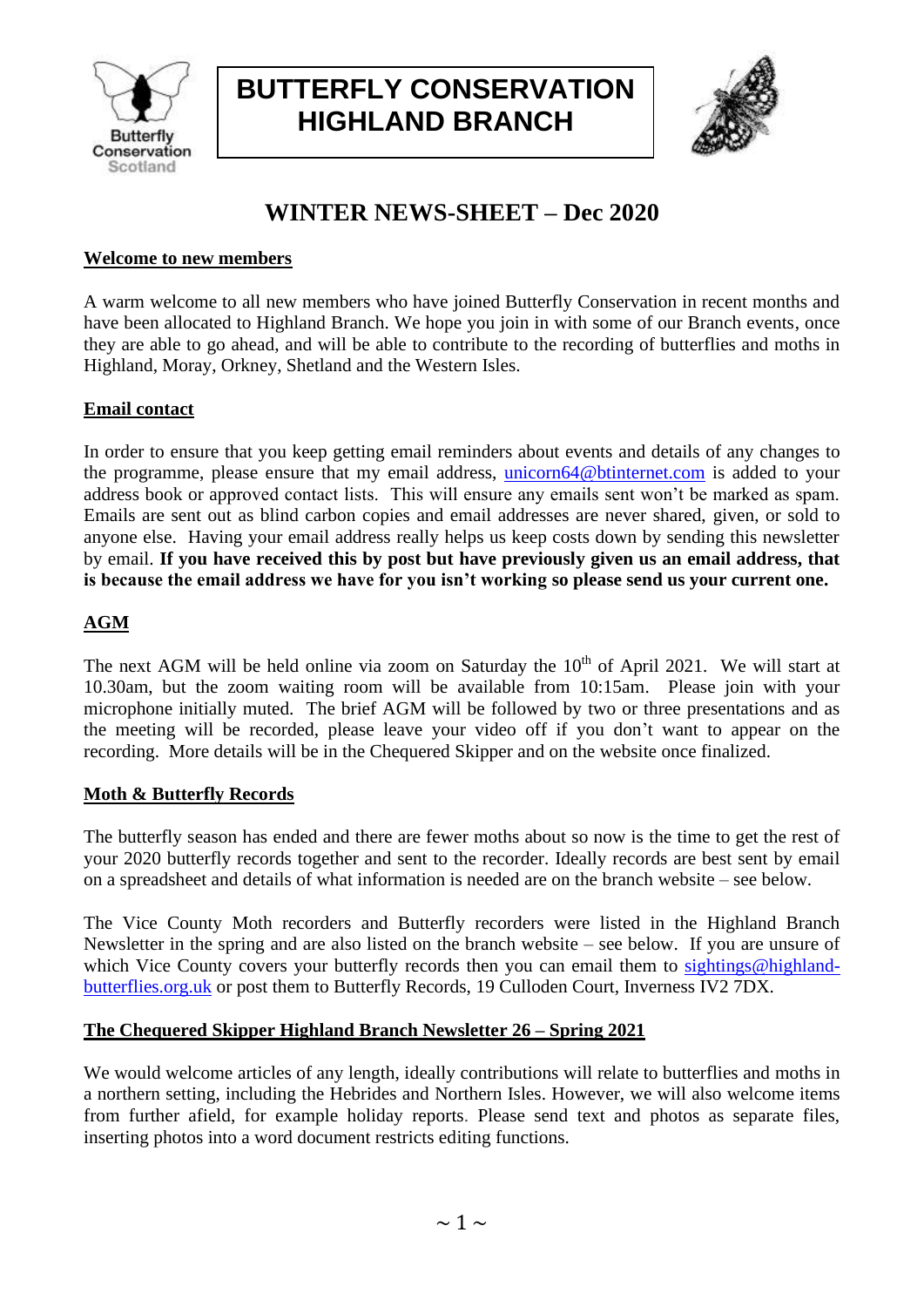Please send items no later than Friday the 15th of January 2021 to [unicorn64@btinternet.com](mailto:unicorn64@btinternet.com) or Audrey Turner, 12 Grampian View, Aviemore, Inverness-shire PH22 1TF. Please note that this will be printed in **A5** format, so please design any graphs, charts, or tables to fit that.

#### **Branch Website**

Up to date information about butterflies and moths in the area and news about the Branch is available on the branch website; [Highland Butterflies](http://www.highland-butterflies.org.uk/) which has an events list, event reports and Latest News pages.

Items for the home page as well as short snippets of news or information will be welcome, please send to; [webmaster@highland-butterflies.org.uk](mailto:webmaster@highland-butterflies.org.uk)

Information is also on the "In Your Area" page of the main Butterfly Conservation website:

#### [Highlands & Islands](http://butterfly-conservation.org/313/highlands-and-islands-branch.html)

#### **Facebook**

We now have a Facebook page **Butterfly [Conservation Highlands & Islands](https://www.facebook.com/ButterflyConservationHighlandsIslands)** and will be starting a Facebook Group soon for residents and visitors to the Highlands, Islands and Moray to discuss all things relating to Butterflies and Moths.

We also now have a Facebook group [Highland Moths & Butterflies](https://www.facebook.com/groups/highlandbutterflies/) where you can share sightings and post photos. It's open to anyone who lives, works, or regularly visits the Highland branch area

#### **Twitter**

We now are also on Twitter. You don't need to be a member of Twitter to see the branch Twitter feed, which is here: [BC Highland](https://twitter.com/BC_Highland)

#### **Field Trips**

Pete Moore is currently putting together a programme of interesting field trips for 2021 once we can go ahead with them, but if anyone has any other ideas, either a site to visit or a species to see, please contact him, by email to [tonuptwitcher@gmail.com](mailto:tonuptwitcher@gmail.com) or write to 90a High Street, Grantown on Spey, Moray PH26 3EL. You don't have to lead the field trip but are welcome to do so if you like.

#### **Wider Countryside Butterfly Survey (WCBS)**

Kirstie Ross is the Highland Branch WCBS champion. If you'd like to be involved in the WCBS or find out more about it, please email [funkyhaywood@yahoo.co.uk](mailto:funkyhaywood@yahoo.co.uk) and Kirstie will be able to help you. There's also some information about the WCBS on the homepage of the branch website – see above – as well as a link to the 2017 results.

#### **Volunteers Required**

We are always looking for new people who can contribute to the running of the Branch and this year there are opportunities for people to play an active part, we only have 2 or 3 committee meetings per year. Please contact Audrey if you are willing to help [unicorn64@btinternet.com](mailto:unicorn64@btinternet.com)